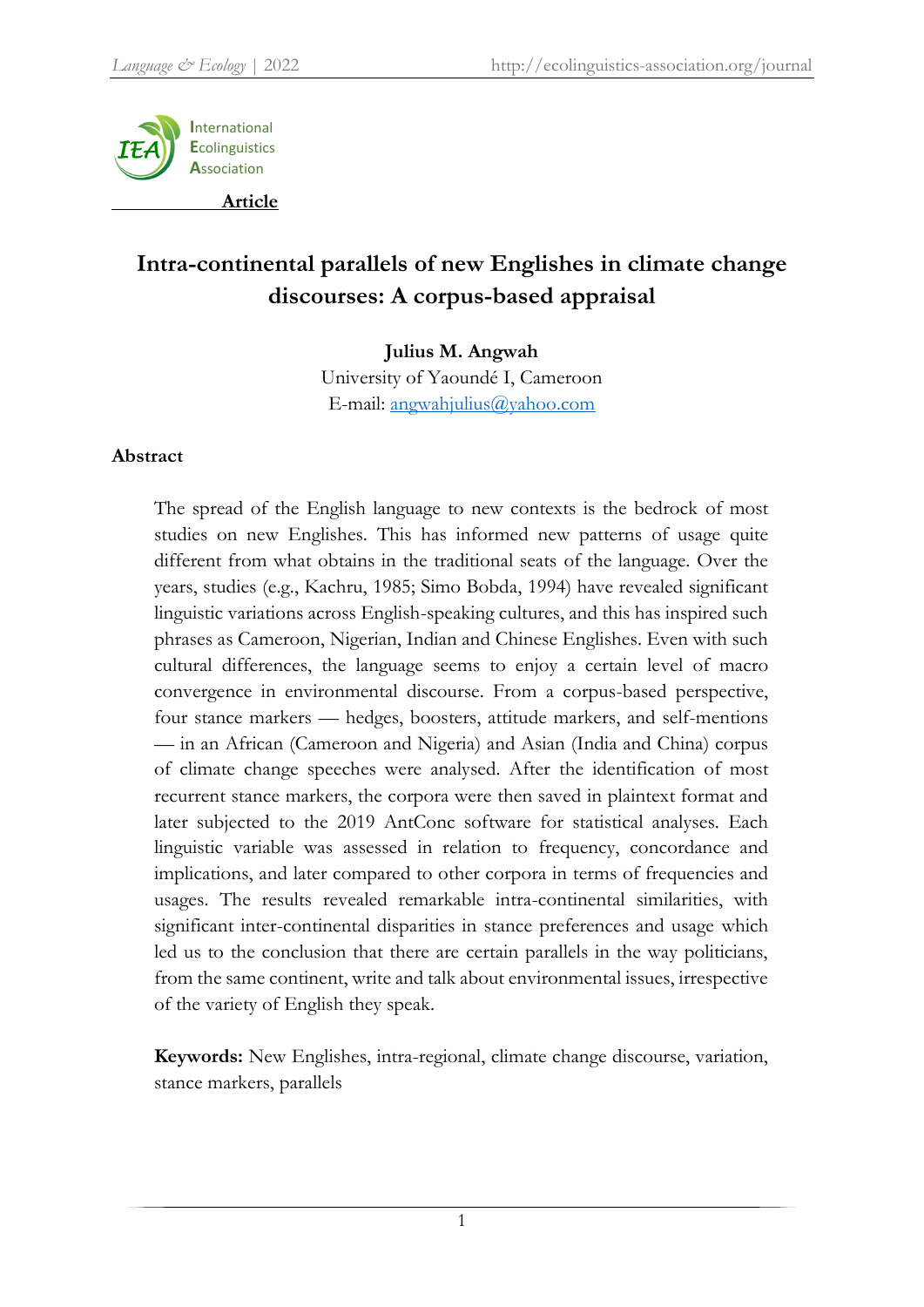## **1. Introduction**

The spread of the English language from its traditional seats to new contexts, in the outer and expanding circles, has given room to new varieties with remarkably distinguished features. In fact, these new contexts have adopted and adapted the language to reflect their respective cultures (Kachru, 1985). Schneider (2007, p. 2) rightly remarks that

... [the English language] has begun to thrive and to produce innovative, regionally distinctive forms and uses of its own, in contact with indigenous languages and cultures and in the mouths of both native populations and the descendants of former immigrants, making ever deeper inroads into local communities.

Also, the multicultural diversity of the outer and expanding circles allows for multiple varieties of English with cultures that are quite evident in the proper adjectives used in identifying them. <sup>1</sup> The distinctive features of each variety make it phonologically, morphologically, syntactically, semantically and pragmatically different not only from native varieties, but also from other non-native varieties. Schneider (2007), however, proposes a dynamic model in which he argues that even with the unique features of the respective Englishes, their spread and diversities could be understood from a single underlying process "which builds upon the constant relationships and communication needs of the colonizers, the colonized, and other parties". He, like so many others (e.g., Kachru, 1985; McArthur, 1987; Görlach, 1990; Modiano, 1999; Crystal, 2003), however, argues from the logic of the obvious multiple variations<sup>2</sup> of the English language. The question that anxiously begs for an answer is whether there are any micro or macro convergences among the new Englishes, especially in the increasingly growing global climate change discourses.

More than ever before, climate change has proven to be one of the greatest threats to human existence and arguably one of the most discussed topics of the 21st century, with almost unbearable catastrophic effects, especially in vulnerable communities. In fact, scholars like Roudier et al. (2011) unanimously agree that climate change is far from being a prediction, it is an academic conclusion. The Sixth Assessment Report of the Intergovernmental Panel on Climate Change (IPCC), relative to previous reports, warns the international community against the dreadful fate of planet earth should humans remain indifferent to eco-friendly behaviours. Even the richest citizens in almost every country of the world are affected. Furthermore, while there are concerns about our national and international climatic changes, scientists are unanimous that "the range of published

**<sup>.</sup>** <sup>1</sup> Generally, proper adjectives, mostly derived from country names, are often used to distinguish the different Englishes as seen in such examples as *Cameroon* English, *Nigerian* English, *Singaporean* English, *Indian* English and *Chinese* English.

<sup>2</sup> Variations in language use are often observable in the levels of language analysis — phonology, morphology, syntax, semantics and pragmatics.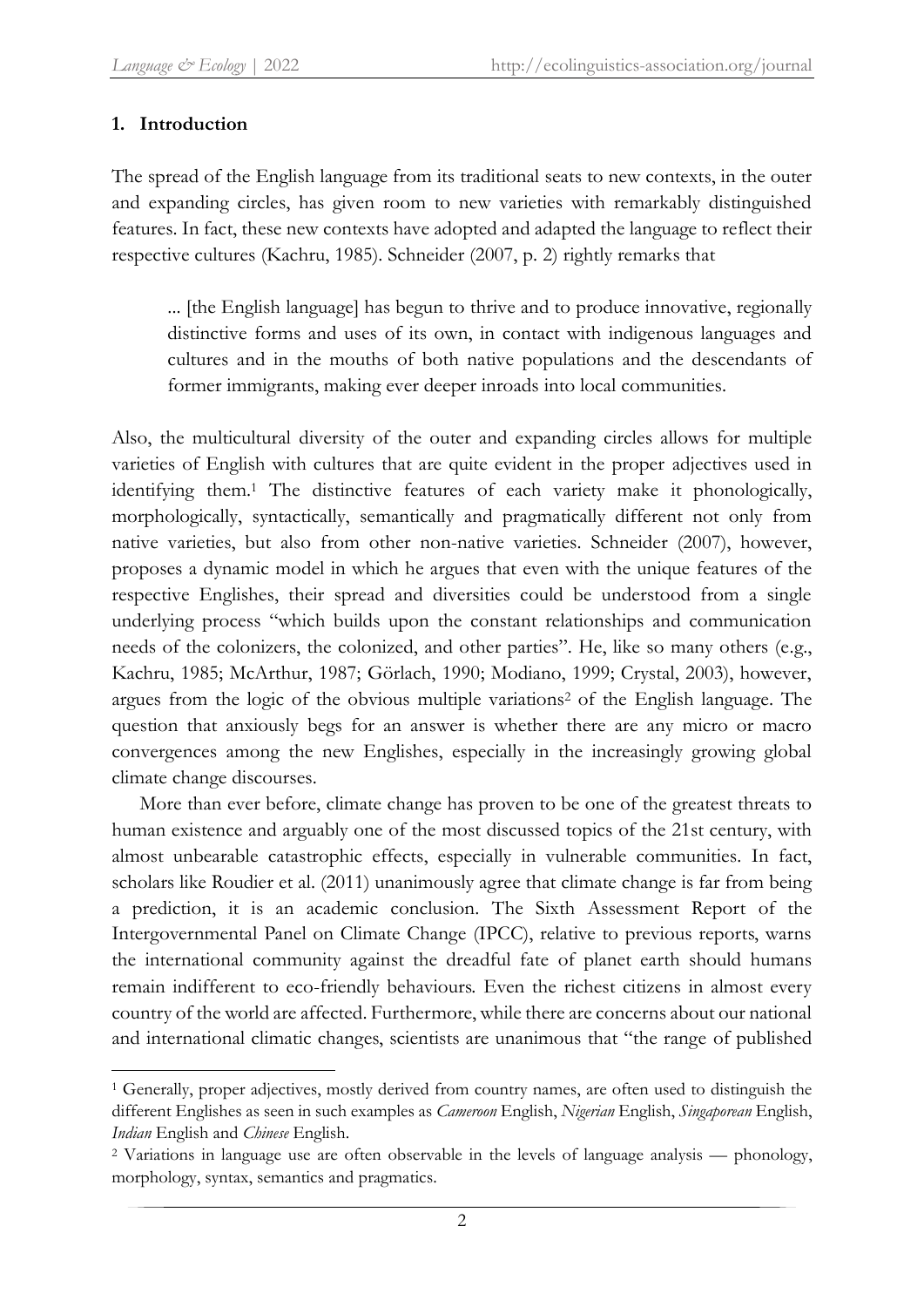evidence indicates that the net damage costs of climate change are likely to be significant and to increase over time" (IPCC, 2014). Indeed, with fast shrinking glaciers, breaking ice, shifting ranges of plants and animals, accelerating sea rise and more intense heat waves, humans, anchoring on the logic of eco-conservation, are beginning to see the dire need for national and international policies, built on regional justice and accelerated mitigation. The weight of the challenge begs for more concessions than confrontations and this is seemingly reflected in the frequency and manner of expressing stances on the issue across national and international boundaries.

Stance is an essential aspect in discourse practices and readers or listeners depend on it to better appreciate the contents of what is expressed by the writer or speaker. It expresses the author's perspectives, judgements, attitudes and opinions about what they write or say. According to Hyland (2005, p. 176), it reveals a "textual voice" and portrays certain attitudinal dimensions which include features that connect to a writer or speaker's selfmentions, judgements, opinions and commitments, or "steps back and disguises their involvement". The unavoidably fundamental question at this juncture is whether the gravity and inclusive nature of climate change inspire certain differences and similarities in the way speakers of different Englishes take stances on climate change issues.

Stance precedes agency since it is the fruit of deeply-rooted beliefs. Scholars such as Okri (1996), Berry (1988), Korten (2006), Eistetein (2011), Midgley (2011) and Stibbe (2015) have argued that our relationship with our environment is more or less a cognitive expression of our ecosophies. In other words, the eco-judgments we make anchor largely on the stories that inform our realities — our proverbs, myths, legends, etc. In fact, recent studies (e.g., Angwah, 2019, 2020) have proven that when eco-conservative lessons are framed in culturally familiar stories, locals are more likely to relate with and positively react to the issues that are raised. Their stances consciously or unconsciously reflect the philosophies inherent in the stories.

## **2. Environmental discourses and new Englishes**

The environment has always been inextricably connected to human. In fact, it is quite hard to trace environmental narratives to any particular time in history, perhaps because there is no humanity or earth without the environment. Concerns about issues plaguing the environment, however, gained steam in the 19th century when ice ages and other natural greenhouse effects were first identified (Lorius et al., 1985). Since then, there have been many efforts in the natural sciences to come up with state-of-the-art sustainable solutions to existing environmental problems. While such commendable hard scientific efforts build up, ecolinguists quickly realised that the solution to our environmental challenges may not only come from scientific breakthroughs or international conferences, but also and perhaps more importantly from the reorientation of our belief systems and patterns of communication (Alcamo & Bennett, 2003; Cox, 2012; Stibbe, 2015; Angwah, 2020). This thought has inspired different studies in this light. In fact, climate change discussions have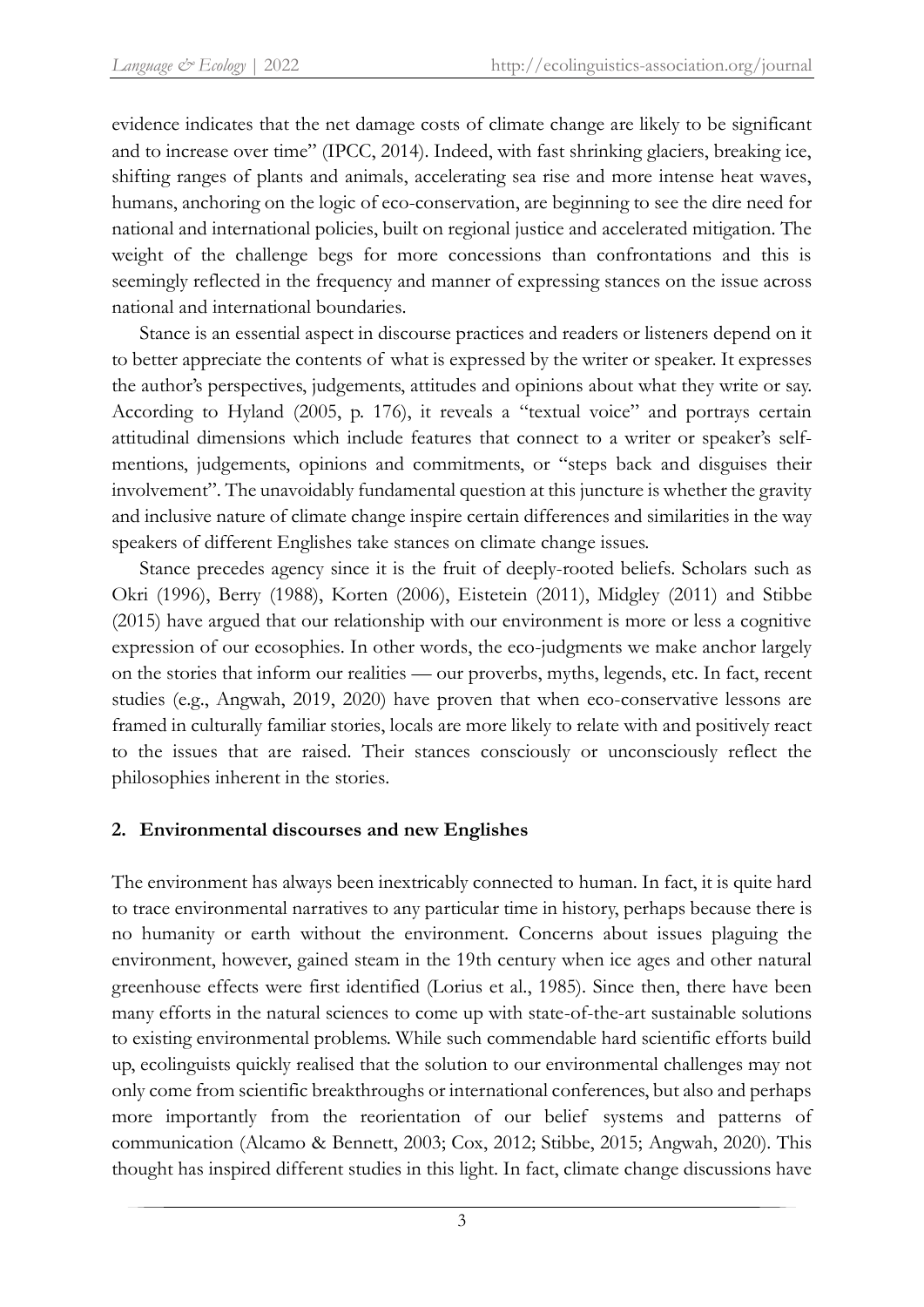been analysed to test Down's model of "Issue Attention Cycle" 3 (Trumbo, 1996). Other scholars have assessed media biases on climate change (Boykoff & Boykoff, 2004; Angwah, 2019); compared variations of media coverage among nations (Brossard et al., 2004; Grundmann, 2007); framed national climate change patterns based on relative national policies (Grundmann & Krishnamurthy, 2010); and interrogated the stories we live by in terms of the extent to which they dredge into the fundamentals of environmental conservation (Stibbe, 2015; Angwah, 2020). Even with such seemingly inclusive literature on the issue, the linguistic techniques and manners of taking stances on climate change across varieties of English are not yet known.

Understanding the different linguistic patterns of addressing climate change across varieties of English is quite important. The cultural marks of the new Englishes give room for contextual framing of environmental stories that could inform positive actions to environmental solutions. Considering the degree of acculturation that has engulfed new Englishes (Kachru, 1985; Simo Bobda, 1994; Bamgbose, 1995; Schneider, 2007; Ngefac, 2010), framing stories within these varieties, for effective communal awareness, could have stronger impacts on communal nexus with the environment. This is particularly important because our environmental realities, coded and framed in "the stories we live by" (Stibbe, 2015), could inspire more practical actions to climate change solutions. Notably, there are hardly any visible lines between culture and language. Telling our stories in foreign tongues, therefore, could hamper communication and further defeat the very purpose of telling such stories. Stories are more comprehensible and reliable when framed in the pragmatic code of targeted communities. This explains why in this study, stances, in climate change speeches in two continents and four countries, are explored to assess levels of political commitment to climate change actions and solutions.

## **3. Stance and implications on climate communication**

Stance is an essential aspect in communication. It presupposes a standpoint or point of view towards a particular phenomenon of discourse. Hyland (2005, p. 176) divides the term into four major components: hedges, boosters, attitude markers and self-mentions, and argues that through stance "authors are everywhere in their texts, presenting stance towards their topics and readers". Hedging is the expression of tentativeness in language use. It often subjects the veracity of claims to subjective assessment. Hyland (1998, p. 2) maintains that writers usually hedge to negotiate ideas and persuade their readers, yet giving them the chance to judge the claims for themselves. Hedges thus mitigate propositions to mark

 $\overline{a}$ <sup>3</sup> Down's model is built on three major ideas. First, there is a pre-problem stage in which experts recognise a problem, but the public is unaware of it. Second, there is an alarmed discovery and euphoric enthusiasm, during which the public becomes aware of the problem, but confident of society's ability to resolve it. Third, while the public soon realises the cost effects and how difficult it could be to solve it, politicians realise the problem may even be caused by a condition that benefits society (Trumbo, 1996).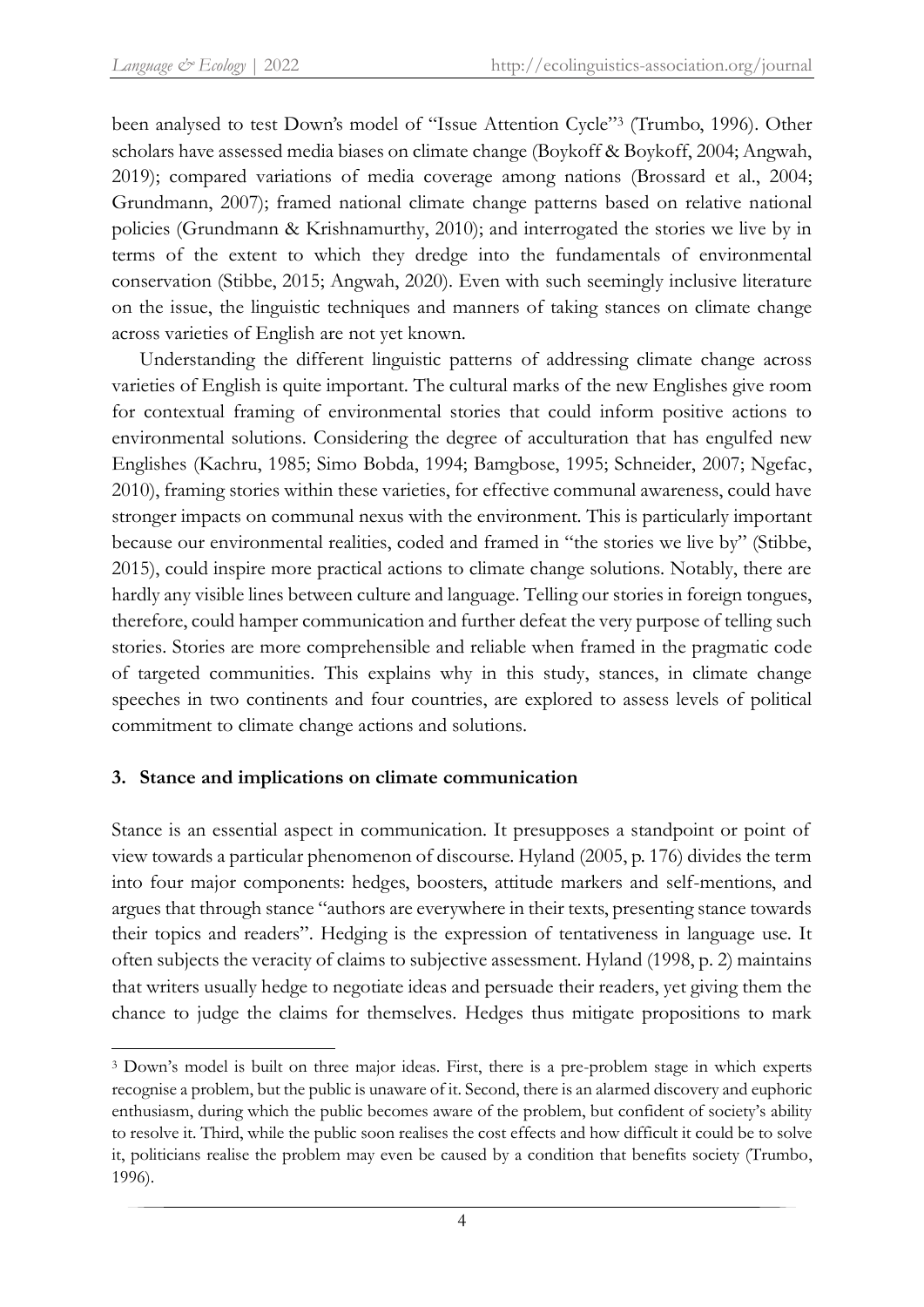uncertainty, with the intention of either expressing politeness and saving face or simply reducing facts to opinions for purposes of acceptability. Beyer (2009) ascribes two characteristics to this term. First, he indicates that the term is used to express speakers' tentativeness towards a particular claim in which the proposition is transformed into an opinion rather than a fact. Second, it is used to increase the politeness and the social acceptability of claims to avoid conflicts between speakers and listeners.

Unlike hedging, boosting is at the other end of the continuum. It is a speaker's use of words or phrases to show conviction to a particular proposition. Hyland (ibid.) observes that boosters, such as "clearly", "obviously", and "of course"*,* permit speakers to express conviction and assert their claims with confidence. Scholars (e.g., Myers, 1989; Hyland, 1998; Itakura, 2013) agree that boosters show engagement and solidarity with an audience, while emphasising shared information, group membership and direct engagement with readers or listeners. In fact, it would seem this reassuring property of booster inspired Yagiz and Demir (2015) to christen the terms "intensifier" or "certainty markers" which are sometimes used interchangeably. Most usages of boosters in discourse practices serve to increase the force of argument. Austin (1962) and Searle (1969) remark that the modification of the illocutionary force of speech acts has much to do with increasing or decreasing the strength with which the illocutionary point is presented. Yagiz and Demir (2015) agree that "commitment in the illocutionary force may have concrete impact on the stakeholder" and this force finds expression in the skillful interplay of boosters in various discourses.

Attitude markers are basically the use of linguistic features that express the speaker's attitude or judgement towards the proposition they express. Chen (2012) considers attitude markers as one of the components of interpersonal metadiscourse. The others are hedges, emphatics or boosters, relational markers, and personal markers or self-mentions. Attitude in discourse could be expressed in various ways. It could be expressed through modal verbs of obligation (must, should, have to, etc.), attitude verbs such as "hope", "think", "believe", etc. It could also be expressed through such intensifiers as "very" and "extremely". Essentially, the use of such lexical features in clauses indicates implicit relativity of level of truthfulness and could perhaps only be of high value to the author(s). Blagojevic (2009, p. 64) adds that it could be expressed through sentence adverbs such as "unfortunately" and "most importantly" which could "appear both with the positive meaning (outstanding, fortunately) and the negative one (with little justifications)". In this study, however, we limited our analysis to the most recurrent attitude verbs, sentence adverbs and adjectives in the corpora.

Self-mentions refer to the level of authorial presence in discourse with the principal purpose of constructing authors' identities in their texts. They are often expressed with the use of personal pronouns and possessive adjectives, and these grammatical features have been considered quite relevant in the relationship between authors and readers (Kuo, 1999). Kuo (ibid.) argues that effective mastery of personal pronouns permits readers/writers to identify with the trend of discourse. In fact, Afsari and Kuhi (2016) conclude that self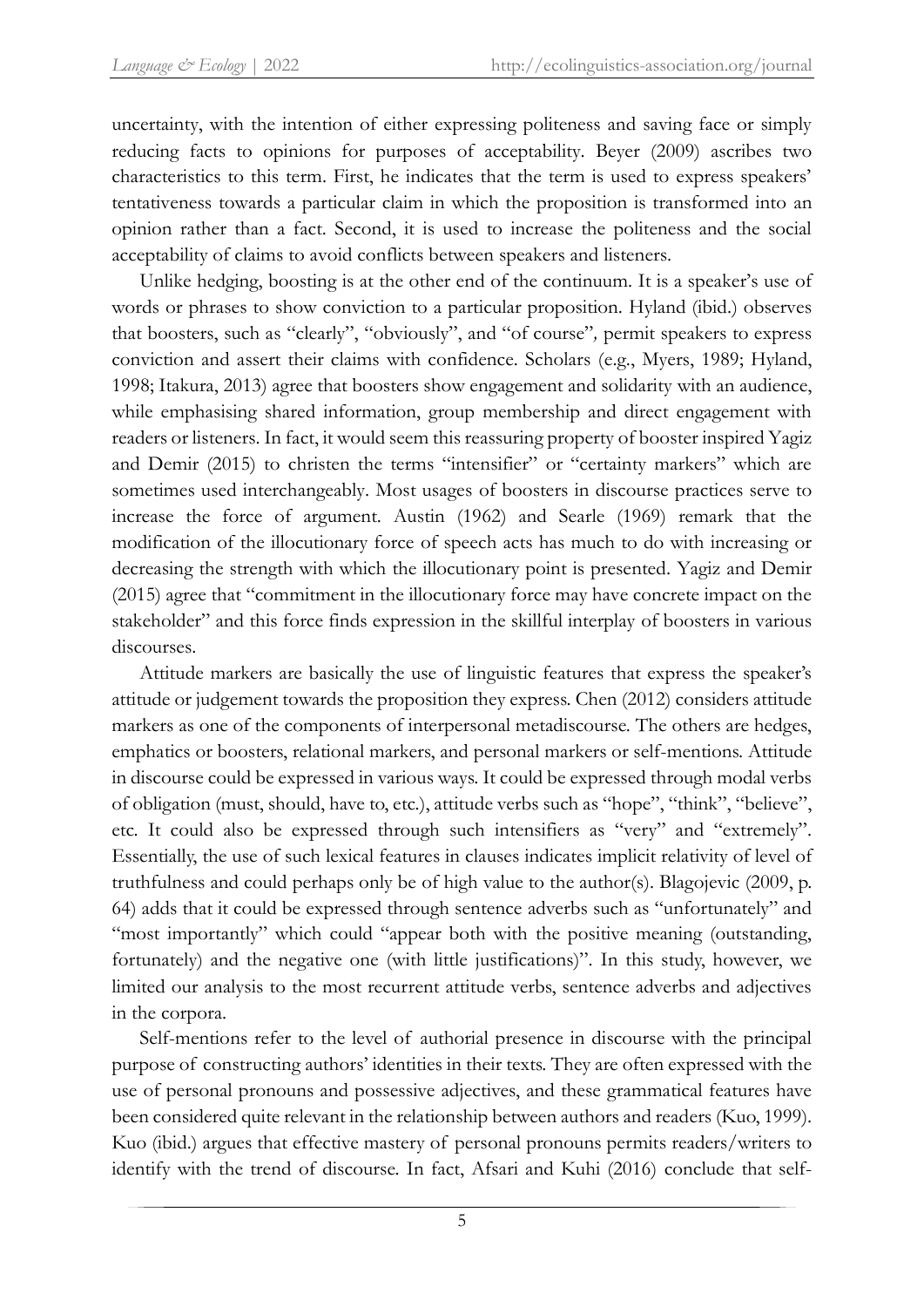mentions are the degree of overt author presence in a text measured by the frequency of first person pronouns and possessive adjectives.

Over the years, scholars and researchers (Beyer, 2009; Schmied, 2013; Adams & Quintana-Toledo, 2013; Aull & Lancaster, 2014; Angwah, 2019; etc.) have investigated stance in different discourse genres. Even at that, the term has until now seemed to be almost an exclusive preserve for academic discourse (Beyer, 2009; Nkemleke, 2011). A question worth considering here is whether this concept could not be equally explored in environmental discourses, considering its glaring undercurrents as a fundamental communicative technique in climate communication.

Climate communication is designed to facilitate the dissemination of information on the effects of anthropogenic climate change, and institutional and individual stances on the issue are quite relevant. Chadwick (2017) asserts that climate communication informs, warns, persuades, mobilises and solves critical environmental problems. It, therefore, stems from the logic of effective communication of climate conservative policies for pro-eco global public agencies. While the urgency of public and specialised actions is often superficially evident in speeches, speakers' self-mentions, judgements, opinions and commitments are often encoded in their linguistic preferences. In the present study, we analyse stance markers in African and Asian climate change speeches, in a bid to show the levels of convergences and divergences in the types, uses and frequencies of stance markers in nations and regions.

## **4. Methodology**

1

The corpus for the present study was made up of 345 climate change speeches from West Africa (Cameroon and Nigeria) and Asia (India and China), obtained from climate changerelated departments and country-specific websites in the four respective contexts of the study. The Cameroon corpus was obtained from two sources — ministerial archives (from the Ministries of Nature and Environment, Mines and Energy Resources and Wild Life and Forestry) and the Internet. The corpora of Nigerian, Indian and Chinese climate change speeches were obtained from the countries' specific websites<sup>4</sup>. Though there were many speeches on these websites, the corpora were built up in a descending order. That is, the speeches of senior officials were considered more relevant since their perspectives on the issue are often closer to the country's agenda and plan of action. These speeches amounted to 151813 words (38373, Corpus of Cameroon Climate Change Discourse (CCamCCD); 37613, Corpus of Nigerian Climate Change Discourse (CNCCD); 37853, India; 37974, Corpus of Chinese Climate Change Discourse (CChCCD)). For the purposes of effective comparative analyses, direct quotations, graphs and statistics were taken off, leaving just the direct speeches of the authors. Since the corpora had different sizes, it was

<sup>4</sup> Nigerian Federal Ministry of Environment; Indian Ministry of Environment, Forest and Climate Change; Chinese Ministry of Environmental Protection.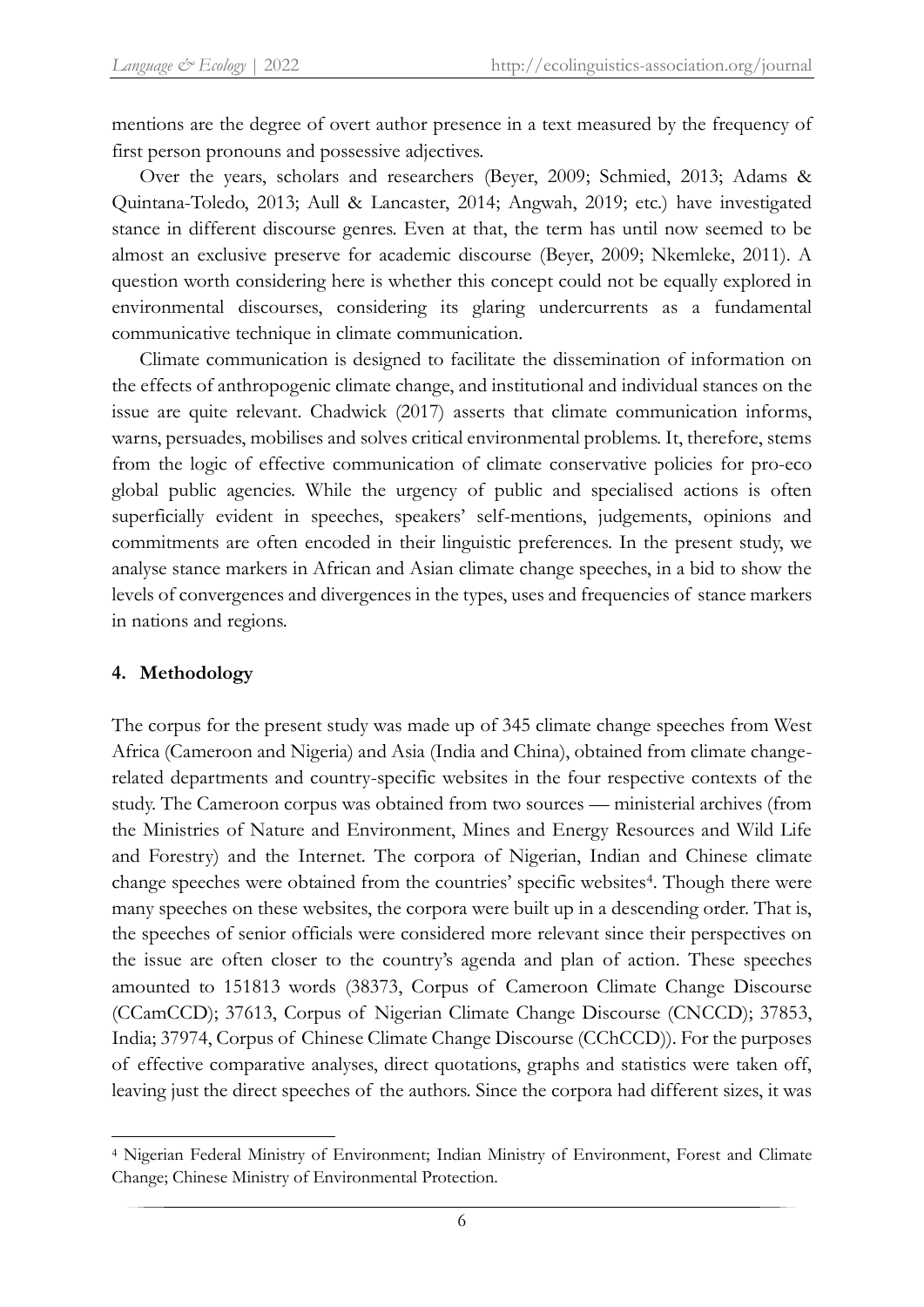necessary to normalise for a more effective analysis. That is, the frequency of a particular variable was divided by the total number of words in the corpus and calculated per 10000, and this gave us the frequency of a particular variable per 10000 words. Table 1 presents the composition of the corpora.

| Continent   | Countries | No. of texts | No. of words |
|-------------|-----------|--------------|--------------|
| West Africa | Cameroon  | 60           | 38373        |
|             | Nigeria   | −−           | 37613        |
| Asia        | India     | 92           | 37853        |
|             | China     | 116          | 37974        |
| Total       |           | 345          | 151813       |

|  | Table 1: Corpus compilation |
|--|-----------------------------|
|  |                             |

Though some of the speeches were originally conceived and delivered in French and Chinese, the English translations did not pose any problem since stance is more of an ideological phenomenon (Lakoff, 1972; Hyland, 2005) than of lexical preferences. The compilation of the corpus was closely followed by a close reading for the identification and classification of most recurrent stance markers for analyses. Most recurrent stance markers were identified and later sorted by frequency. The features were identified and classified under four broad categories as can be seen on Table 2.

| Linguistic       | Epistemic                | Epistemic     |                                 |
|------------------|--------------------------|---------------|---------------------------------|
| <b>Variables</b> | modal verbs              | lexical verbs | <b>Epistemic adjectives</b>     |
| <b>Hedges</b>    | might, can, may          | seem, appear, | likely, possible, estimated     |
|                  |                          | assume        |                                 |
| <b>Boosters</b>  | must, will,              | show, prove,  | important, certain, successful  |
|                  | have/has to              | establish     |                                 |
| <b>Attitude</b>  | <b>Attitude verbs</b>    |               | Sentence adverbs                |
| markers          | like, propose, choose    |               | hopefully, personally, globally |
| Self-            | <b>Personal pronouns</b> |               | Possessive adjectives           |
| mentions         | 1, you, we, us           |               | my, our, your, their            |

**Table 2:** Recurrent stance markers for further analysis with AntConc

The linguistic features were subjected to AntConc which facilitates the retrieval of quantitative information. AntConc is a freeware, multi-platform, multi-purpose corpus analysis toolkit which presents the data in a Key Word in Context format for easier analyses. Each occurrence was closely studied and only those with epistemic contents were considered for analyses. The frequency of variables was divided by total number of words per 10000 to obtain the Y frequency at every 10000 words.

7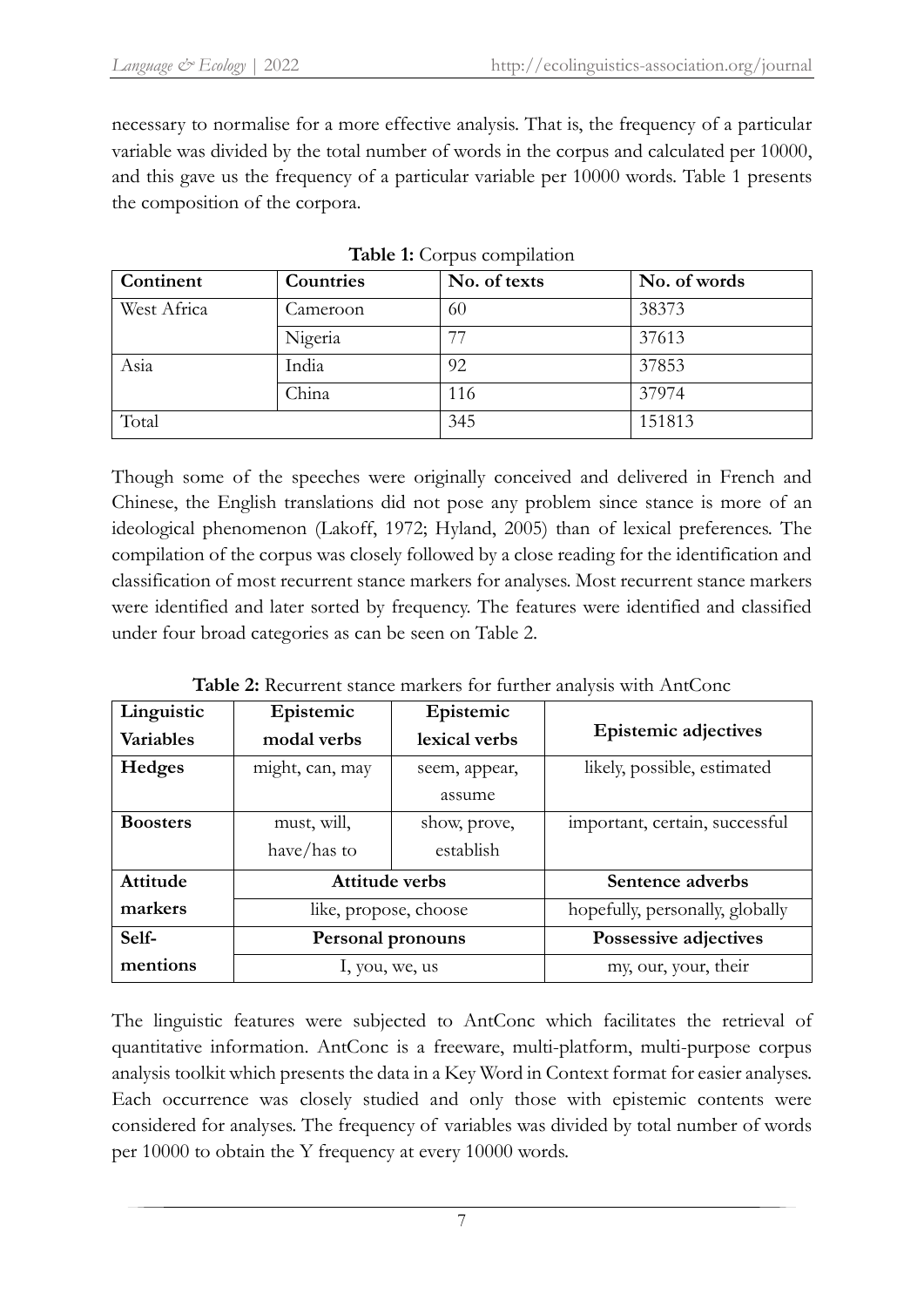## **5. Results and discussion**

We were first of all concerned with the frequency and distribution of the categories of stance markers we considered for analyses. We noticed that in a corpus of 151813 words, 25818 (12.90%) of them fell within the definition of stance markers. The following figure shows the distribution of stance markers in the corpus.



Figure 1: Distribution of stance markers in the corpus

Clearly, climate change speeches are significantly mitigated. From the above statistics, 25818 (12.90%) words of the total word stock (151813) mitigated different propositions. Several factors account for the mitigation of climate change speeches. First, stance devices function more or less as regulators of claims and pointers of speakers' degree of commitments to the truth value of their propositions. Since the leading diplomatic stakeholders of climate change mitigation and adaptation are government officials, and the United Nations Framework Convention on Climate Change (UNFCCC) and the Intergovernmental Panel on Climate Change (IPCC) work more with governments than individuals, the issue cannot therefore be apolitical.

What is, however, particularly interesting is how nations mitigate climate change propositions and the degree of variations across nations and cultures. Observably, there was variation in the use of hedges in the West African and Asian corpora, with very slim intra-regional margins but noticeable inter-regional variations as can be seen on Table 3 below.

Table 3 presents the frequency of hedges per 10000 words in the respective corpora. Clearly, while West Africans are most likely to hedge their climate change speeches, Asians, on the contrary, are less likely to do so. Remarkably, the intra-regional gaps are quite close, with wide inter-regional differences. In fact, unlike the case of the CWACCD, hedges are less recurrent in the CACCD. The inter-regional gap could perhaps be better appreciated on Figure 2 below where we summed up all the frequency to obtain the percentage value of hedges in the two corpora.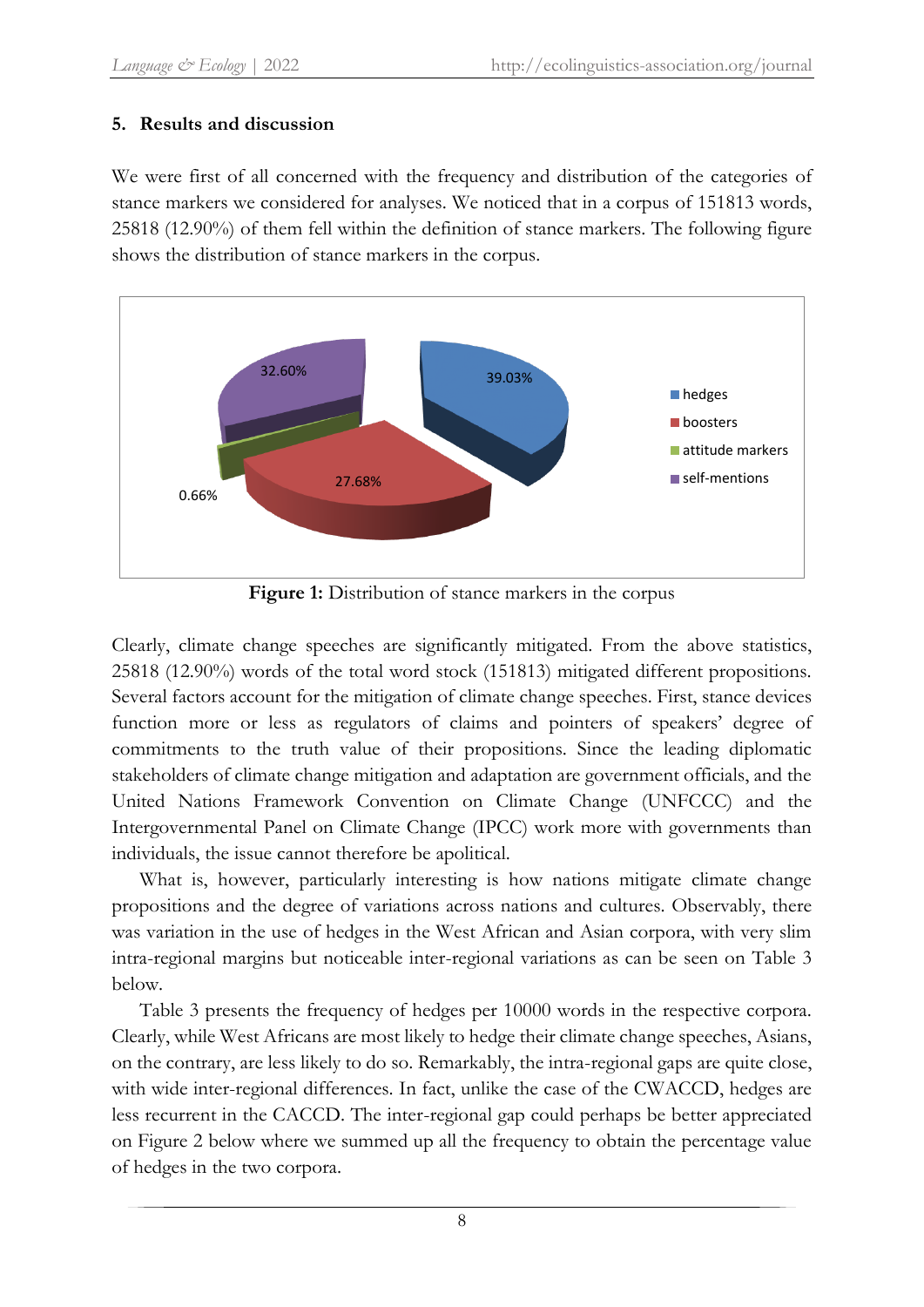|               | 010 and 110 and 01 mongoo in the corp was per 10000 more | <b>Corpus of West Africa</b> |              | <b>Corpus of Asian Climate</b> |                |
|---------------|----------------------------------------------------------|------------------------------|--------------|--------------------------------|----------------|
| Hedges        |                                                          | <b>Climate Change</b>        |              | <b>Change Discourse</b>        |                |
|               |                                                          | <b>Discourse</b>             |              |                                |                |
|               |                                                          | <b>CCamCCD</b>               | <b>CNCCD</b> | <b>CICCD</b>                   | <b>CChCCD</b>  |
| Epistemic     | might                                                    | 77.65                        | 73.64        | 3.45                           | 4.47           |
| modal verbs   | can                                                      | 81.82                        | 85.60        | 6.34                           | 5.00           |
|               | may                                                      | 40.39                        | 39.08        | 5.01                           | 3.16           |
| Total         |                                                          | 199.86                       | 198.32       | 14.8                           | 12.63          |
|               |                                                          | 398.18                       |              | 27.43                          |                |
| Epistemic     | seem                                                     | 40.65<br>35.89               |              | 0.79                           | 0.52           |
| lexical verbs | appear                                                   | 24.23                        | 26.05        | 2.37                           | 1.84           |
|               | assume                                                   | 36.48                        | 43.07        | 1.05                           | $\overline{0}$ |
| Total         |                                                          | 101.36                       | 105.01       | 4.21                           | 2.36           |
|               |                                                          | 206.37                       |              | 6.57                           |                |
| Epistemic     | likely                                                   | 39.61                        | 35.36        | 3.96                           | 3.68           |
| adjectives    | possible                                                 | 16.41                        | 18.87        | 2.37                           | 1.84           |
|               | estimated                                                | 8.86                         | 11.69        | 2.90                           | 2.10           |
| Total         |                                                          | 64.88                        | 65.92        | 9.23                           | 7.62           |
|               |                                                          | 130.8                        |              | 16.85                          |                |

|  | Table 3: Micro distribution of hedges in the corpus per 10000 words |  |  |  |  |
|--|---------------------------------------------------------------------|--|--|--|--|
|--|---------------------------------------------------------------------|--|--|--|--|



**Figure 2:** Inter-Regional Variation of Hedges in West African and Asian Corpora

From the above figure, the margin between the CCamCCD and CNCCD is clearly significant. While the statistics on Table 3 shows very slim micro intra-regional margins, the macro picture here seems to suggest a lot of intra-regional similarities in the way politicians hedge their climate change propositions. Arguably, this variation could be the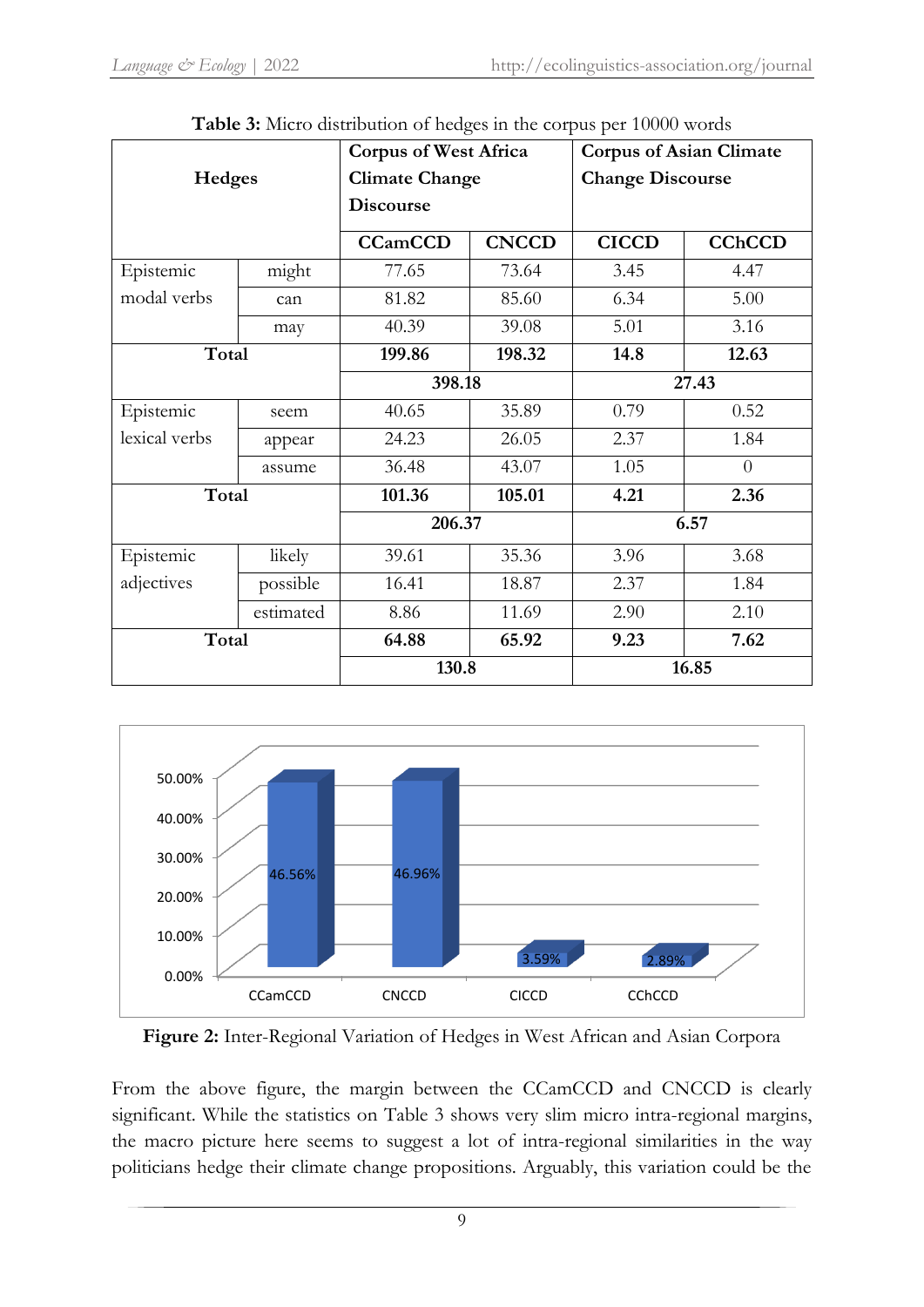effect of the political realities and practices in both continents. China and India are more politically independent on the global landscape than Cameroon and Nigeria. Consequently, they are likely to be more confident and outspoken on the issue than most African nations that depend largely on the aids of Western nations to mitigate the crisis. Interestingly, the intra-regional and inter-regional variations were equally quite evident in the frequency of boosters in both corpora as can be seen on Table 4 below.

|                 |             | <b>Corpus of West Africa</b>    |              | <b>Corpus of Asian Climate</b> |              |
|-----------------|-------------|---------------------------------|--------------|--------------------------------|--------------|
| <b>Boosters</b> |             | <b>Climate Change Discourse</b> |              | <b>Change Discourse</b>        |              |
|                 |             | <b>CCamCCD</b>                  | <b>CNCCD</b> | <b>CICCD</b>                   | <b>CCCCD</b> |
| Epistemic       | must        | 25.01                           | 30.04        | 87.70                          | 102.43       |
| modal verbs     | will        | 8.86                            | 14.35        | 83.48                          | 108.57       |
|                 | have/has to | 3.90                            | 12.76        | 20.87                          | 49.24        |
| Rel. total      |             | 37.77                           | 57.15        | 192.05                         | 260.24       |
|                 |             | 94.92                           |              | 452.29                         |              |
| Epistemic       | show        | 0.26                            | 1.06         | 23.51                          | 29.49        |
| lexical verbs   | prove       | 0.78                            | 1.59         | 20.34                          | 26.86        |
|                 | establish   | 4.95                            | 1.86         | 35.40                          | 51.87        |
| Rel. total      |             | 5.99                            | 4.51         | 79.25                          | 108.22       |
|                 |             | 10.5                            |              | 187.47                         |              |
| Epistemic       | important   | 1.82                            | 3.45         | 78.46                          | 82.95        |
| adjectives      | certain     | 0.78                            | 1.32         | 13.73                          | 15.80        |
|                 | successful  | 2.60                            | 3.98         | 77.40                          | 43.71        |
| Rel. total      |             | 5.2                             | 8.75         | 169.59                         | 142.46       |
|                 |             | 13.95                           |              |                                | 312.05       |

**Table 4:** Micro distribution of boosters in the corpus

There are evidently inter-regional variations in the use of boosters in the CWACCD and CACCD, considering the broad margins in the frequency of boosting devices in the corpora. The results revealed that Asians are more likely to boost their climate change propositions than West Africans. What is particularly interesting here is the intra-regional similarity in the corpora. Cameroonian and Nigerian politicians scarcely boost their climate change claims compared to Indian and Chinese politicians. This tendency could be an effect of a global climate change politics that, based on environmental justice, proposes incentives to less affected regions and countries to weigh in as much effort in environmental conservation as the principal actors of climate change and global warming. The severity of the issue seems to linguistically unite people with similar realities and the above table shows such ties between Cameroon and Nigeria and between China and India. Figure 3 presents a clearer picture of this phenomenon.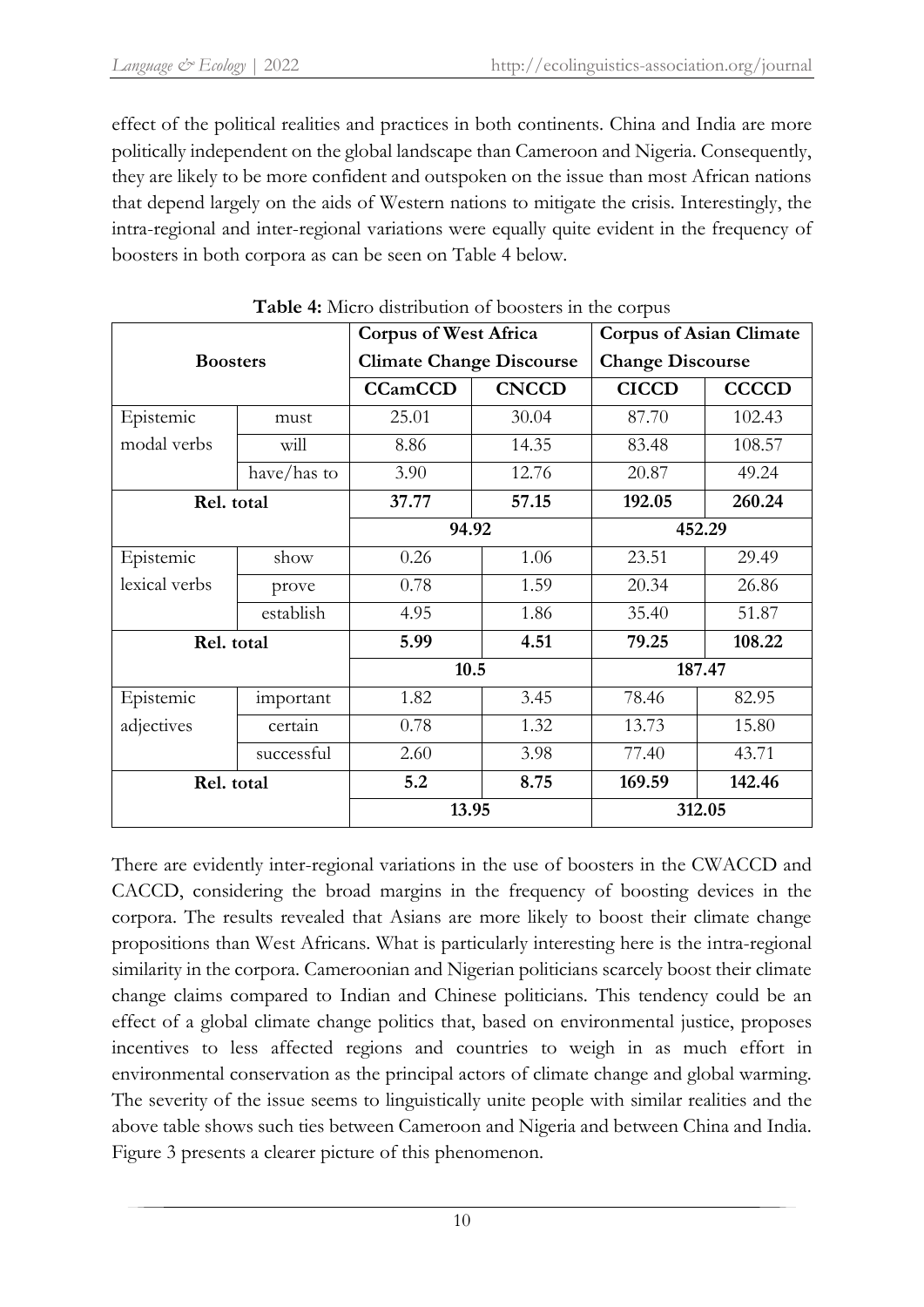



Similarly, we notice such intra-regional similarities and inter-regional variations in the use of attitude markers. Clearly, the frequency of attitude markers in the corpora was superlatively less recurrent. This is perhaps because climate change discourse tends to be an extension of political discourse. The leading actors in climate politics are observably governments with well-known diplomatic foundations. Consequently, they tend to be very diplomatic in the way they address the issue. Attitude markers, which reveal a lot about personal or institutional beliefs, are often observably scarce. Even at that, we still observed some slight intra-regional parallels in their frequencies of use as can be seen on Table 5 below.

| Attitude markers |            | <b>Corpus of West Africa</b>    |                  | <b>Corpus of Asian Climate</b> |              |
|------------------|------------|---------------------------------|------------------|--------------------------------|--------------|
|                  |            | <b>Climate Change Discourse</b> |                  | <b>Change Discourse</b>        |              |
|                  |            | <b>CCamCCD</b>                  | <b>CNCCD</b>     | <b>CICCD</b>                   | <b>CCCCD</b> |
| Attitude         | like       | 5.21                            | 4.78             | 0.26                           | 0.52         |
| verbs            | propose    | 4.16                            | 3.45             | 0.52                           | 0            |
|                  | choose     | $\theta$                        | 0.79             | $\theta$                       | 0            |
| Rel. total       |            | 9.37                            | 9.02             | 0.78                           | 0.52         |
|                  |            | 18.39                           |                  | 1.3                            |              |
| Sentence         | hopefully  | 0.78                            | 0.53             | 0.26                           | 1.31         |
| adverbs          | personally | $\theta$                        | $\left( \right)$ | 0.26                           | 0.26         |
|                  | globally   | 0.26                            | 0.79             | 1.58                           | 1.84         |
| Rel. total       |            | 1.04                            | 1.32             | 2.1                            | 3.41         |
|                  |            | 2.36                            |                  | 5.51                           |              |

**Table 5:** Attitude markers in the CWACCD and CACCD

The variation of attitude markers was not so apparent compared to what obtains with hedges and boosters. The distribution of attitude verbs, however, shows some differences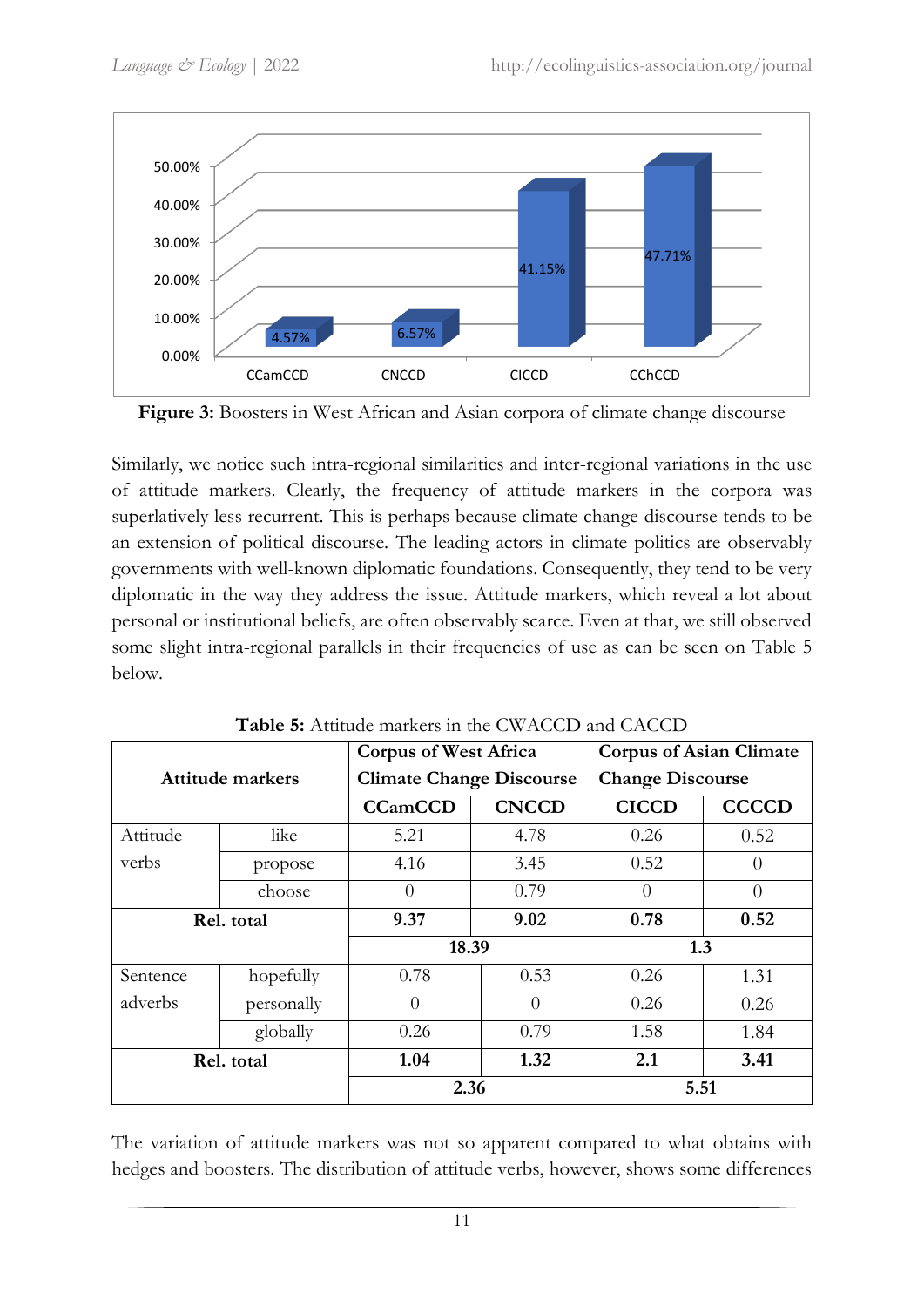in both corpora. The divergences in sentence adverbs were not very recurrent, especially because the total frequency of the targeted linguistic variables was not significant enough for any meaningful scientific conclusions. Even at that, we observed that attitude markers are notably more recurrent in the CWACCD than in the CACCD. This could be the effects of political maturity in global politics. Since China and India are more economically and politically viable and also often rated on the same scale as most Western nations, they tend to argue from a position of power, unlike West Africans who rather argue from a subordinate position. Unlike China and India, West Africans seem to appeal more for necessary cooperation and aids in addressing the issue and this could account for their recurrent use of attitude markers in climate change speeches and declarations. The above statistics could perhaps be better appreciated on Figure 4.



**Figure 4:** Attitude markers in the CWACCD and CACCD

There were no remarkable differences in the way the variables were used in the four respective corpora. There were all used to mitigate different climate change propositions in order to show speakers' or nations' levels of involvement, understanding or beliefs on national and international responses to the issue. Even with a relatively minimal use of attitude markers in both corpora, we noticed that West Africans are more likely to express an attitude towards their climate change propositions compared to Asians. The observable underuse of attitude markers in the corpora could stem from the political orientation the country-specific leading stakeholders adopt. While Asians seem to be more competitive, especially with Western nations, and are observably often involved in blame politics on the issue, West Africans rather appear to discuss the issue from a vulnerable perspective. They see it as a means to lobby funds for bottom-up agencies to climate change mitigation and adaptation. Even at that, politicians tend to be less sentimental in diplomatic discussions (Tannen, 2012) and so most likely to avoid linguistic features that evoke sentiments or express direct attitudes towards their propositions.

Similarly, self-mentions were quite recurrent in both corpora, though Asians are most likely to overuse it. Table 6 below presents the distribution of self-mentions in the corpora.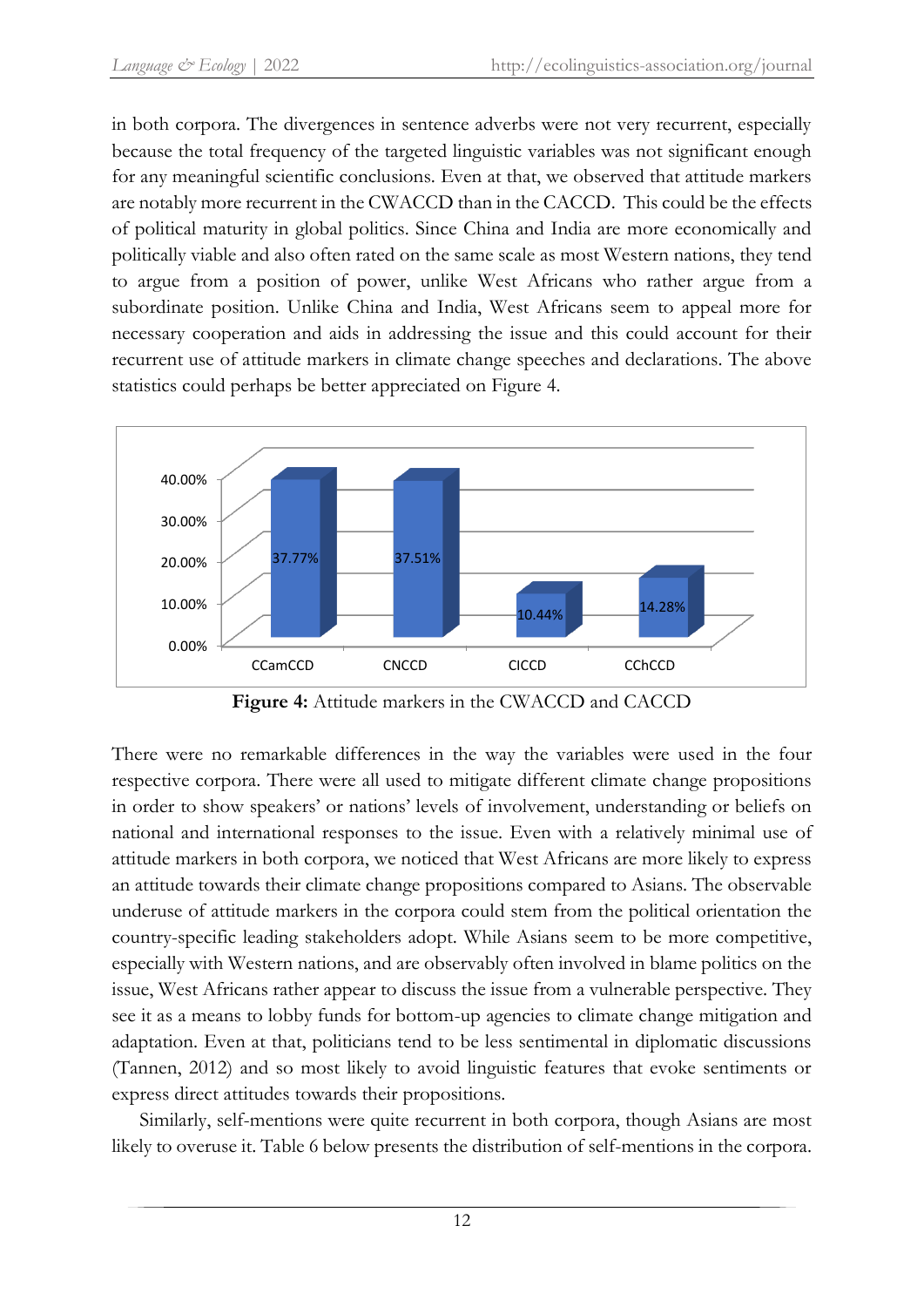| Self-mentions            |              |                | <b>Corpus of West Africa</b>    |              | <b>Corpus of Asian Climate</b> |  |
|--------------------------|--------------|----------------|---------------------------------|--------------|--------------------------------|--|
|                          |              |                | <b>Climate Change Discourse</b> |              | <b>Change Discourse</b>        |  |
|                          |              | <b>CCamCCD</b> | <b>CNCCD</b>                    | <b>CICCD</b> | <b>CCCCD</b>                   |  |
|                          | $\mathbf{I}$ | 61.50          | 59.02                           | 45.43        | 11.08                          |  |
| Personal                 | you          | 10.68          | 9.57                            | 7.66         | 12.90                          |  |
| pronouns                 | we           | 142.28         | 138.51                          | 161.94       | 184.59                         |  |
|                          | us           | 12.50          | 5.84                            | 20.07        | 35.28                          |  |
| Rel. total               |              | 226.96         | 212.94                          | 235.1        | 243.85                         |  |
|                          |              | 439.9          |                                 | 478.95       |                                |  |
|                          | my           | 8.59           | 14.09                           | 19.54        | 24.22                          |  |
| Possessive<br>adjectives | our          | 91.47          | 109.53                          | 109.10       | 108.23                         |  |
|                          | your         | 2.60           | 1.32                            | 11.35        | 15.27                          |  |
|                          | their        | 18.50          | 21.53                           | 78.72        | 85.05                          |  |
| Rel. total               |              | 121.16         | 146.47                          | 218.71       | 232.77                         |  |
|                          |              | 267.63         |                                 | 251.48       |                                |  |

**Table 6:** Self-mentions in the CWACCD and CACCD

Though self-mentions are clearly recurrent in both corpora, they occur more in the CACCD than in the CWACCD as could be better appreciated in the figure below.



**Figure 5:** Self-mentions in the CWACCD and CACCD

Observably, the margin in the use of self-mentions in the four corpora was relatively slim. Comparatively, Asians are more present in their speeches than West Africans. Selfmentions are extremely important in discourse cultures, especially because they do not only carry listeners along, but also show authors' level of involvement in what they write or talk about. The political stakeholders identify more with the problem — they see it as a domestic issue that requires a collective agency to resolve it. This is reflected in the frequency of the individual and collective subject pronouns "I" and "we", respectively. This was equally the case with the possessive adjective "our", the most recurrent possessive adjective in the four corpora. While the possessive adjective "their" was also quite recurrent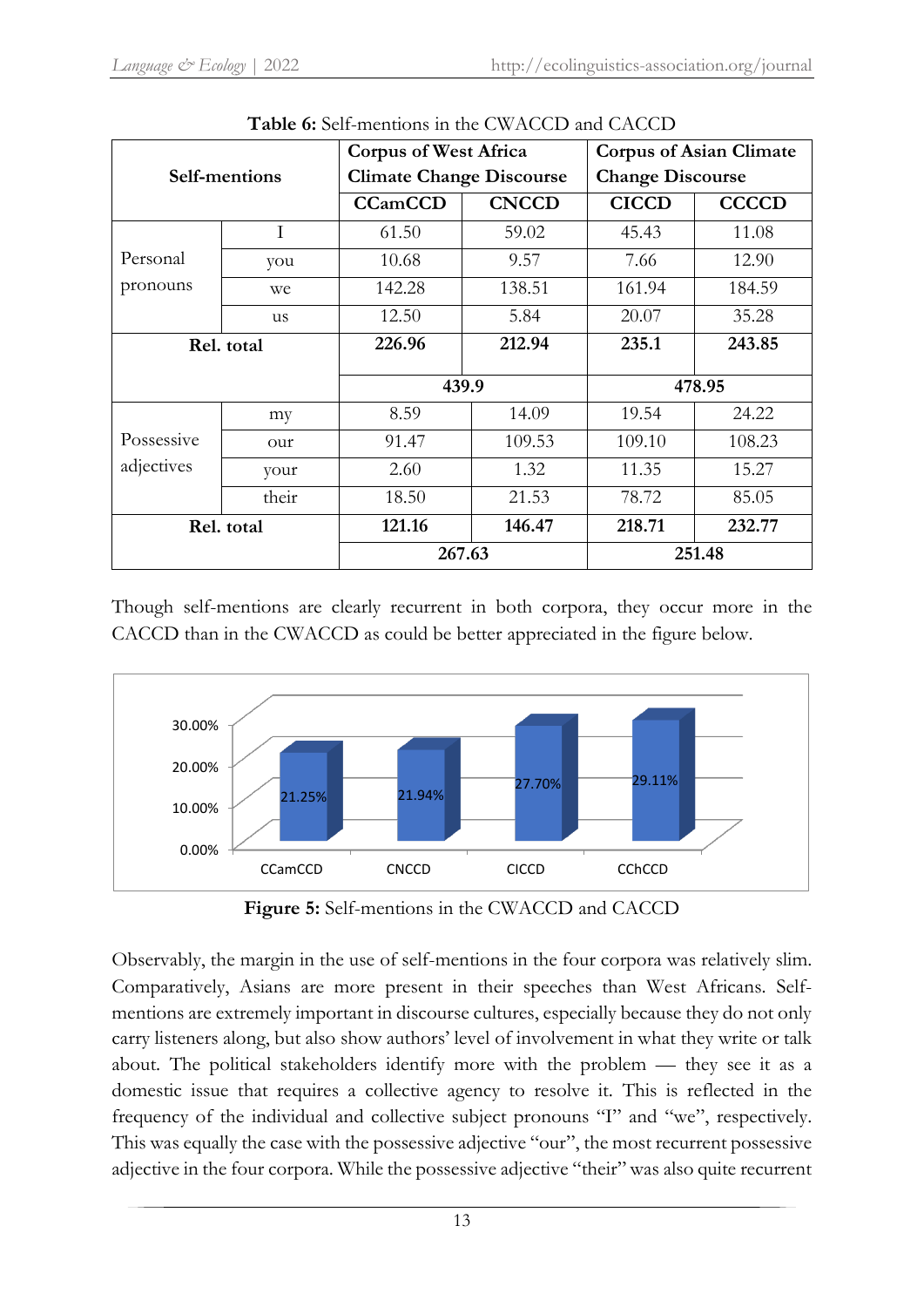in the CACCD, it was less recurrent in the CWACCD. This could be a response to rhetoric on collective global response with little interest in global justices and primary consequences on key greenhouse gasses emission actors. The use of the possessive adjective "their", therefore, shifts the blame to others, presumably to bigger economies that have a fairly visible reputation of emitting significant proportion of greenhouse gasses into the atmosphere. Consider the following textual examples that point to this line of thinking.

(1) Nigeria, as a leading member of the African Group during the negotiation strongly advocated for developed countries to take the lead and responsibility in emission reductions in both the short and long term, and fulfil **their** obligations under the Convention to provide finance, technology and capacity to developing countries.

In the Asian corpora, the possessive adjective "their" is rather mostly used to assess national agencies to climate change solution as can be seen in example (2).

(2) The leading officials have done better at playing a leading role, the community-level Party organizations have further played **their** part as solid fortress, and the Party members have strengthened **their** exemplary roles; they all have been devoted to **their** work and further advanced the environmental protection effort.

Personal pronouns and possessive adjectives, like other hedges, boosters and attitude markers, generally show speakers' levels of commitment to what they say. They clearly demonstrate speakers' stances on the issue and give an insight on their thoughts and beliefs. Politicians use such markers to effectively attribute responsibility of environmental degradation and regional and national roles in mitigating and adapting the crisis.

## **6. Conclusion**

Inter-continental variations in stances on climate change discourses are not unexpected, given the extensive academic conclusion on variations among new Englishes (Kachru, 1985; Simo Bobda, 1994; Schneider, 2007). Intra-continental similarities, however, do not only suggest a lot about climate change politics, but also insinuate a certain level of macro convergences in the West African and Asian Englishes in climate change politics. Arguably, climate change politics is the fruit of regional climate change effects, and nations respond to the issue based on their realities. Since Cameroon and Nigeria find themselves in the same region, they tend to express almost similar stances on the issue. Similarly, India and China tend to address the issue in almost the same way considering that they belong to the same continent and seem to have more in common. This could account for the near similarity in the frequency and manner of expressing stance in their climate change propositions and also facilitate diplomatic discussions on the issue since nations can better understand each other from the perspective of eco-geographical spaces.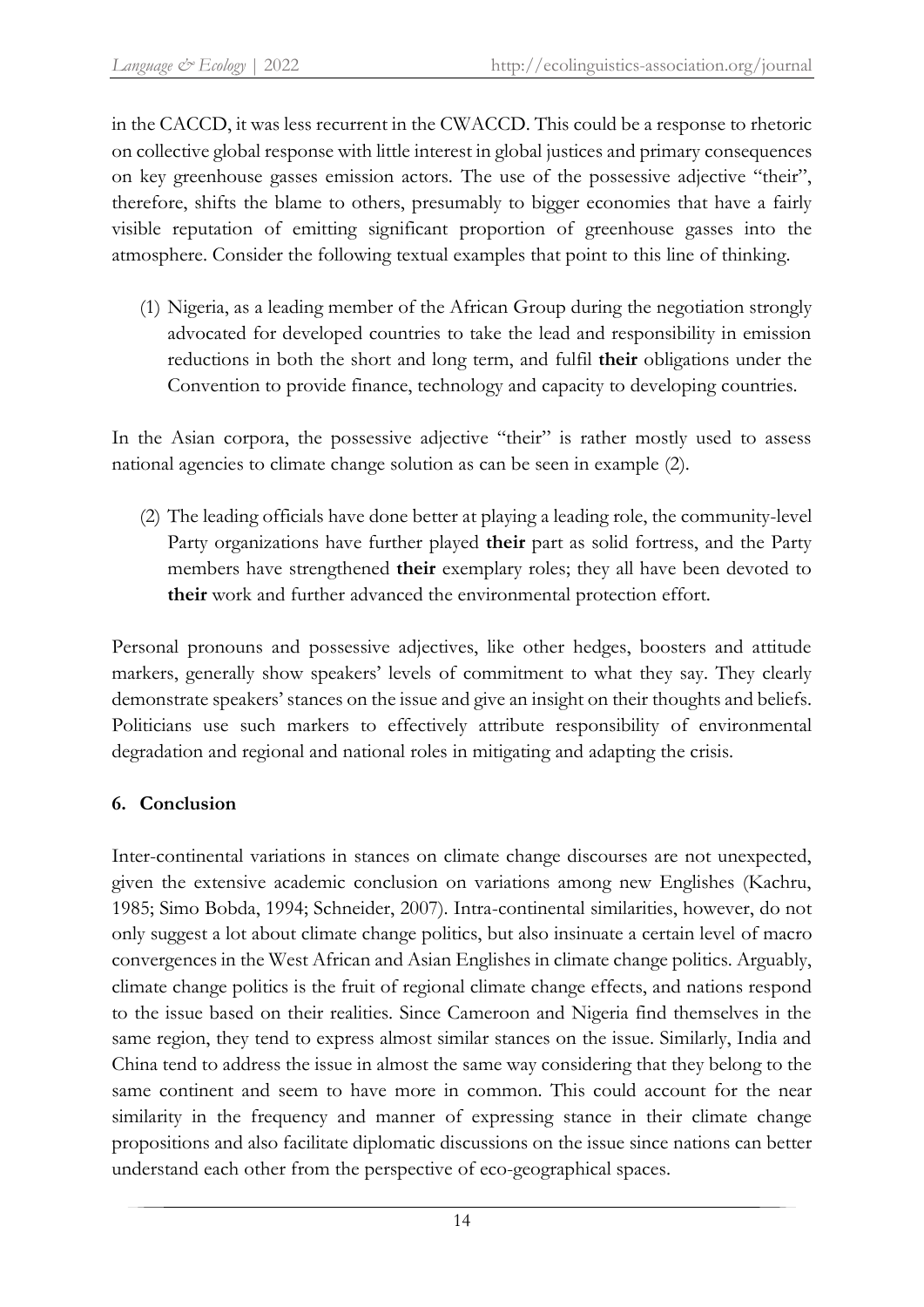The results revealed that while West Africans are most likely to hedge climate change speeches, Asians are most likely to boost them. Hedging and boosting show very distinctive characteristics in speech and speakers' attitudes. The implication here is that, West Africans tend to be reticent and seem to argue from a vulnerable end, considering their very limited economic power to positively and effectively respond to the issue. West Africans seem to be quite sceptical of climate science and their scepticism is reflected in their use of language. Asians argue from a relative position of power. Boosting their claims shows a certain degree of certainty. It projects China and India as leading stakeholders in the issue on the international landscape.

The intra-regional similarity of stances in climate change propositions could also have a relatively deep implication in our understanding and deconstruction of the new Englishes. Though the Englishes in the four respective contexts, in two distant continents — West Africa and Asia —, could be intelligible to a certain extent, there are arguably remarkable differences in form and patterns of use. However, the global devastating effects of climate change seem to have compromised lexical preferences and use, especially those that express an attitude or judgement towards the truth value inherent in propositions. Nations tend to identify with those with similar interests not only in beliefs and perspectives, but also in word choices and frequency of use. The statistics provided in this study show very close intra-continental margins with clear inter-regional gaps which is quite suggestive of a certain level of macro resemblance in the way nations that share similar regional realities respond to climate change issues.

## **References**

- Adams, H., & Quintana-Toledo, E. (2013). Adverbial stance marking in the introduction and conclusion sections of legal research articles. *Revista de Lingüística y Lenguas Aplicadas, 8*(1), 13-22.
- Afsari, S., & Kuhi, D. (2016). A functional investigation of self-mention in soft science master theses. *Journal of English Language Pedagogy and Practice, 9*(18), 49-64.
- Alcamo, J., & Bennett, E. (2003). *Ecosystems and human well-being: A framework for assessment: A report of the Millennium Ecosystem Assessment.* Washington, DC: Island Press.
- Angwah, J. (2019). Media discourses and communal stances on climate change in Cameroon. *Research on Humanities and Social Sciences, 9*(14), 17-22.
- Angwah, J. (2020). Ecosophical affability of some Cameroonian proverbs. *Language & Ecology*. http://ecolinguistics-association.org/journal
- Aull, L. L., & Lancaster, Z. (2014). Linguistic markers of stance in early and advanced academic writing: A corpus-based comparison. *Written Communication, 31*(2), 151-183.

Austin, J. L. (1962). *How to do things with words*. Oxford: Oxford University Press.

Bamgbose, A. (1995). Three decades of African linguistic research. In A. Akinlabi (Ed.), *Theoretical approaches to African linguistics* (pp. 1-17). Trenton, NJ: African World Press.

Berry, T. (1988). *The dream of the earth.* San Francisco, CA: Sierra Club Books.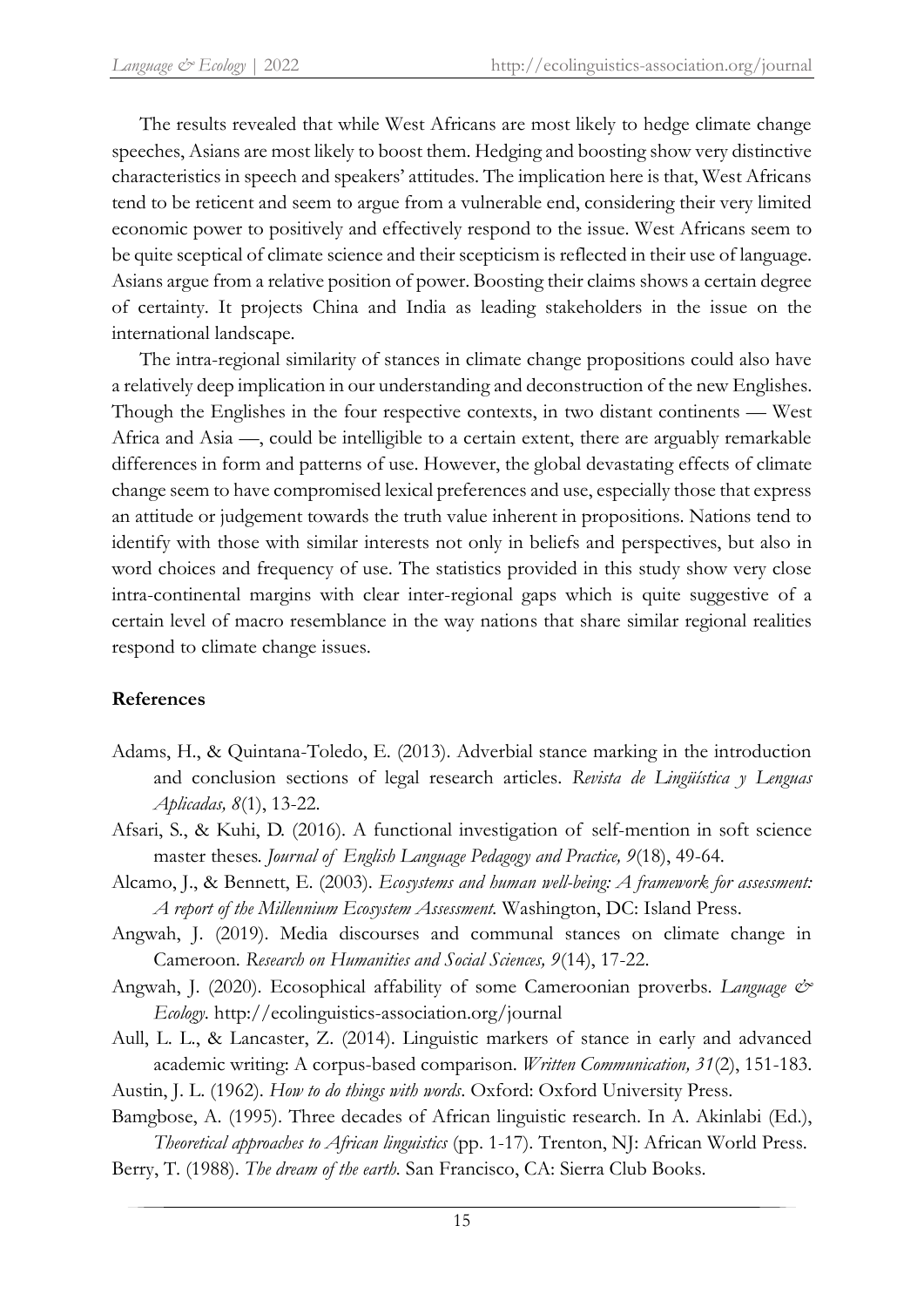- Beyer, D. (2009). *Gender and hedging in academic writing: A comparison of gender-preferential usage of hedges in ESL learners' Magister theses* [unpublished BA thesis]. TU Chemnitz, Germany.
- Blagojevic, S. (2009). Expressing attitudes in academic research articles written by English and Serbian authors. *Facta Univeritatis Series: Linguistics and Literature, 7*(1), 63-73.
- Boykoff, M. T., & Boykoff, J. M. (2004). Balance as bias: Global warming and the US prestige press. *Global Environmental Change, 14*(2), 125-136.
- Brossard, D., Shanahan, J., & McComas, K. (2004). Are issue-cycles culturally constructed? A comparison of French and American coverage of global climate change. *Mass Communication and Society, 7*(3), 359-377.
- Chadwick, A. (2017). Climate change communication. In J. Nussbaum (Ed.), *Oxford research encyclopedia of communication: Health and risk message design and processing* (pp. 1-29). New York, NY: Oxford University Press.
- Chen, Z. (2012). Expression of epistemic stance in EFL Chinese university students' writing. *English Language Teaching, 5*(10), 173-179.
- Cox, J. (2012). *Environmental communication and the public sphere* (3rd ed.). London: Sage.
- Crystal, D. (2003). *English as a global language* (2nd ed.). Cambridge: Cambridge University Press.
- Eistetein, C. (2011). *Sacred economics: Money, gift, and society in the age of transition*. Berkeley, CA: Evolver Editions.
- Görlach, M. (1990). *Studies in the history of the English language*. Heidelberg: Carl Winter.
- Grundmann, R. (2007). Climate change and knowledge politics. *Environmental Politics, 16*(3), 414-432.
- Grundmann, R., & Krishnamurthy, R. (2010). The discourse of climate change: A corpusbased approach. *Critical Approaches to Discourse Analysis across Disciplines, 4*(2), 113-133.
- Hyland, K. (1998). *Hedging in scientific research articles*. Amsterdam: John Benjamins.
- Hyland, K. (2005). Stance and engagement: A model of interaction in academic discourse. *Discourse Studies, 7*(2), 173-192.
- IPCC (2014). Climate change 2014 synthesis report. In Core Writing Team, R. K. Pachauri & L. A. Meyer (Eds.), *Climate change 2014: Synthesis report. Contribution of working groups I, II and III to the fifth assessment report of the intergovernmental panel on climate change*. Geneva, Switzerland: IPCC.
- Itakura, H. (2013). Hedging praise in English and Japanese book reviews. *Journal of Pragmatics, 45*(1), 131-148.
- Kachru, B. B. (1985). Standards, codification and sociolinguistic realism: The English language in the outer circle. In R. Quirk & H. G. Widdowson (Eds.), *English in the world: Teaching and learning the language and literatures* (pp. 11-30). Cambridge: Cambridge University Press.
- Korten, D. (2006). *The great turning: From empire to earth community*. San Francisco, CA: Berrett-Koehler.
- Kuo, C. (1999). The use of personal pronouns: Role relationships in scientific journal articles. *English for Specific Purposes, 18*(2), 121-138.